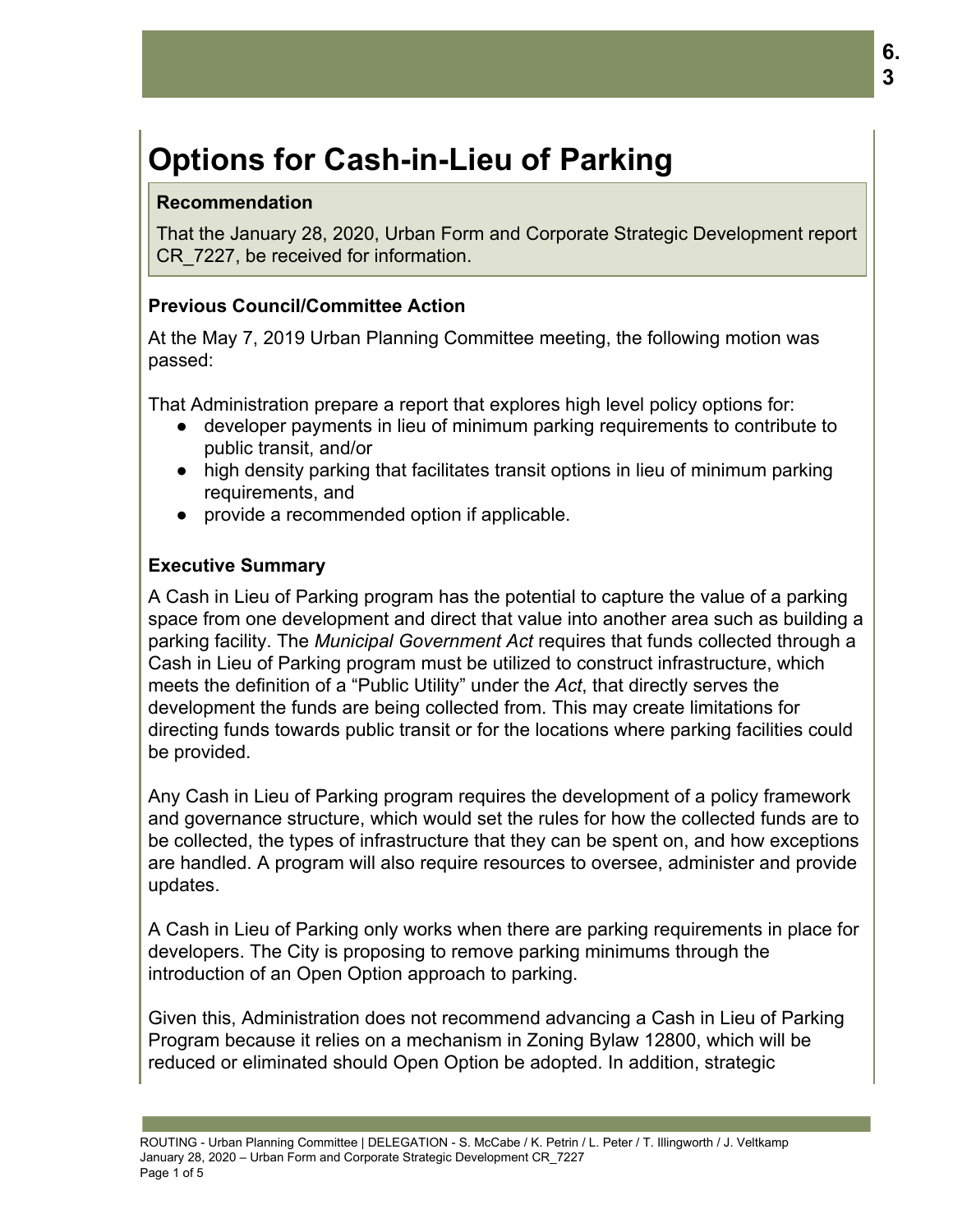opportunities to deliver parking facilities or public transit investment may be better achieved through developer-funded infrastructure. Work is being undertaken on developing a phased off-site levy framework. Future phases of this work could explore investments as a result of parking offsets for a development.

# **Report**

A Cash in Lieu of Parking program is a parking management practice that allows or requires developers to pay cash as an alternative to providing the minimum required amount of parking on-site. Cash in Lieu of Parking programs operate on the assumption that minimum parking requirements are in place and that they represent the right amount of parking supply needed for that business or development.

On July 11, 2012, Administration presented a report at Executive Committee, 2012TS0409, Cash in Lieu of Parking Provisions*,* which explored the applicability of a Cash in Lieu of Parking program in Edmonton. The report examined some of the benefits, drawbacks, potential modifications, and potential uses for cash in lieu funds, but did not make a recommendation. See Attachment 1 *-* July 11, 2012, Cash in Lieu of Parking Provisions Report 2012TS0409 for more information.

Since that report, strategic planning and policy in Edmonton has evolved. Council has adopted a new strategic plan, ConnectEdmonton, which signals a shift in city-building strategy with goals of Healthy City, Urban Places, Climate Resilience and Regional Prosperity. Building on these goals, the City Plan will set new directions and priorities for how and where land use decisions align with transportation infrastructure. This shift in strategic direction opens up a re-consideration of the City's role in regulating parking.

# **Jurisdiction Scan**

Administration reviewed the Cash in Lieu of Parking programs for a number of Canadian cities. All cities reviewed except Vancouver used cash in lieu to construct parking exclusively, while Vancouver allocates its residential cash in lieu funds for bike and transit infrastructure. See Attachment 2 - Jurisdiction Scan for more details.

The scan identified a number of considerations that are features of a successful and sustainable Cash in Lieu of Parking program. Considerations included:

- establishing an accountable and transparent governance structure,
- resourcing the administrative program,
- establishing and updating the fee schedule, and
- uptake of the program to ensure that enough funds are collected to deliver the intended outcomes.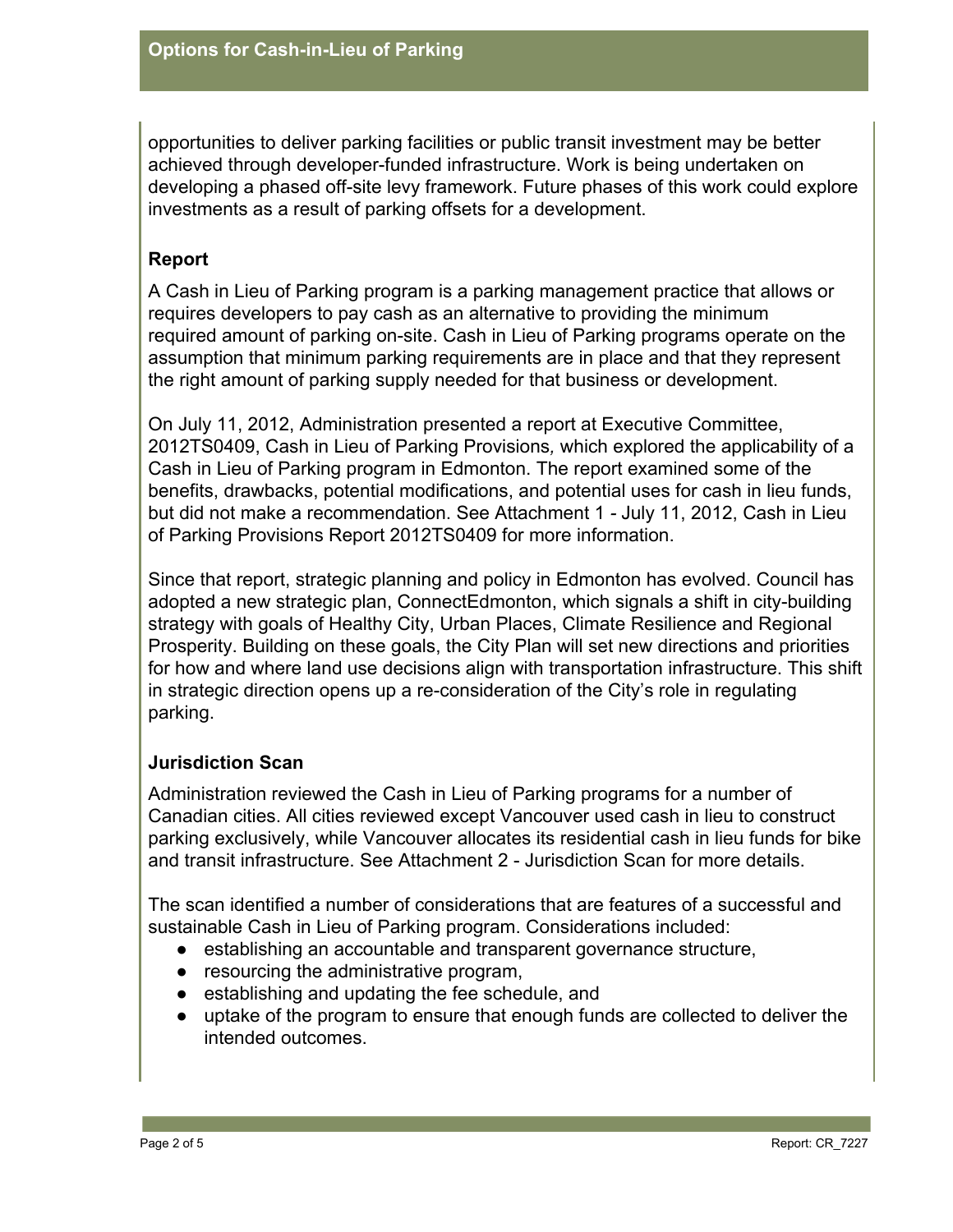Considerations are explored in more detail in Attachment 3 - Considerations for Implementing a Cash In Lieu of Parking Policy.

# **Edmonton Context**

Edmonton data identifies that most parking sites have a utilization of less than 50 percent, which means that parking is oversupplied for many developments in Edmonton. Further data analysis identifies that only about one percent of development permit applications obtain a variance for parking requirements. This may limit the uptake of any Cash in Lieu of Parking program, reducing its potential for success. In addition, the fees required in lieu of parking may impact the viability of new development and businesses, particularly small business. See Attachment 4 - Parking Variances and Cash in Lieu Programs: Edmonton Context for more details.

While other jurisdictions direct cash-in-lieu funds towards transit options, the *Municipal Government Act* significantly limits Cash in Lieu of Parking funding from being used for city-wide public transit. Instead, the funding must be put towards infrastructure that is necessary to serve the development that the funds are being collected from. This means that the type of projects that can be funded through a Cash in Lieu of Parking program in Vancouver are not currently available to Edmonton. This limits the ability of developing a sustainable program or one which delivers on the objectives put forward by the motion.

Further, at the May 7, 2019 Urban Planning Committee, Administration was directed to advance an Open Option approach to parking. As a follow up to that report, the January 28, 2020 Urban Planning Committee report CR\_7229 recommends pathways to removing parking minimums in favour of an Open Option approach. Administration's research has found that the implementation of an Open Option approach alongside a Cash in Lieu of Parking approach are fundamentally at odds with one another. This is because a Cash in Lieu of Parking program requires that there is a parking requirement on which to base the program. The Open Option Parking approach seeks to remove defined parking requirements, which thereby removes the mechanism to implement a Cash in Lieu of Parking program.

Within CR 7229, multiple pathways to reach a full implementation of Open Option Parking are explored. Some of the pathways involve gradual implementation over time, and during that time, parking minimums will still exist. However, a Cash In Lieu of Parking program requires the establishment of policy directions and program implementation. This, coupled with the low parking variance rate in Edmonton, suggests that an interim Cash in Lieu program may be costly to develop and implement, and may not have the necessary uptake to deliver successful outcomes. There is a further concern that if a Cash in Lieu program were to be implemented as Edmonton advances towards Open Option Parking, there is a risk that full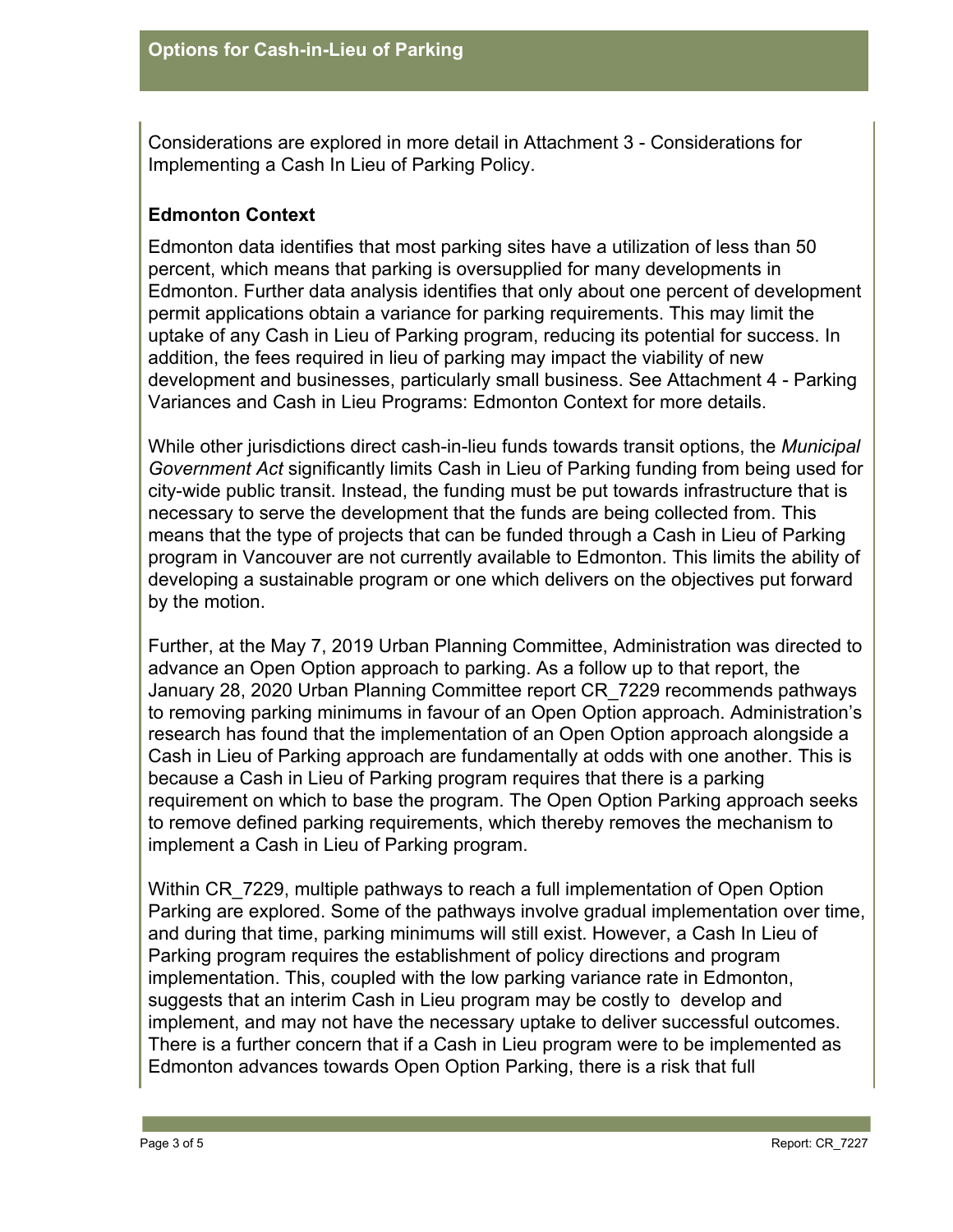implementation may not be achieved in favour of obtaining additional funds from developers.

#### **Summary of Analysis**

Administration does not recommend developing a Cash in Lieu of Parking program due to the limitations of the program and because it is at odds with advancing the Open Option approach to parking. The objectives being sought within the motion could be more appropriately delivered through developer-funded infrastructure, where the impacts of the development are offset by the developer through an off-site levy. An off-site levy is a mechanism for municipalities to recover capital costs incurred for municipal infrastructure improvements required because of new development or growth. As future phases of the off-site levy framework are advanced, there may be able to explore opportunities to capture investments in lieu of parking provision.

| <b>Corporate Outcome(s):</b> Edmonton is attractive and compact                                 |                                                                                                                              |                  |              |
|-------------------------------------------------------------------------------------------------|------------------------------------------------------------------------------------------------------------------------------|------------------|--------------|
| Outcome(s)                                                                                      | Measure(s)                                                                                                                   | <b>Result(s)</b> | Target(s)    |
| The city is attractive                                                                          | Fdmontonians'<br>Assessment:<br>Well-designed<br>Attractive City (% of<br>survey respondents<br>who agree/strongly<br>agree) | 53% (2017)       | 55% (2018)   |
| Neighbourhoods are designed for<br>more efficient use of land                                   | City Wide Density<br>(units per net<br>residential hectare)                                                                  | 27.8 (2014)      | 75.00 (2018) |
| <b>Corporate Outcome(s):</b> Edmontonians use public transit and active modes of transportation |                                                                                                                              |                  |              |
| A range of travel options are available                                                         | Journey to work mode<br>(Auto Passenger,<br>Transit, Walk, Cycle or<br>Other)                                                | 24.7% (2016)     | 25.9% (2018) |

#### **Corporate Outcomes and Performance Management**

#### **Attachments**

- 1. July 11, 2012, Cash in Lieu of Parking Provisions Report 2012TS0409
- 2. Jurisdiction Scan
- 3. Considerations for Implementing a Cash In Lieu of Parking Policy
- 4. Parking Variances and Cash in Lieu Programs: Edmonton Context